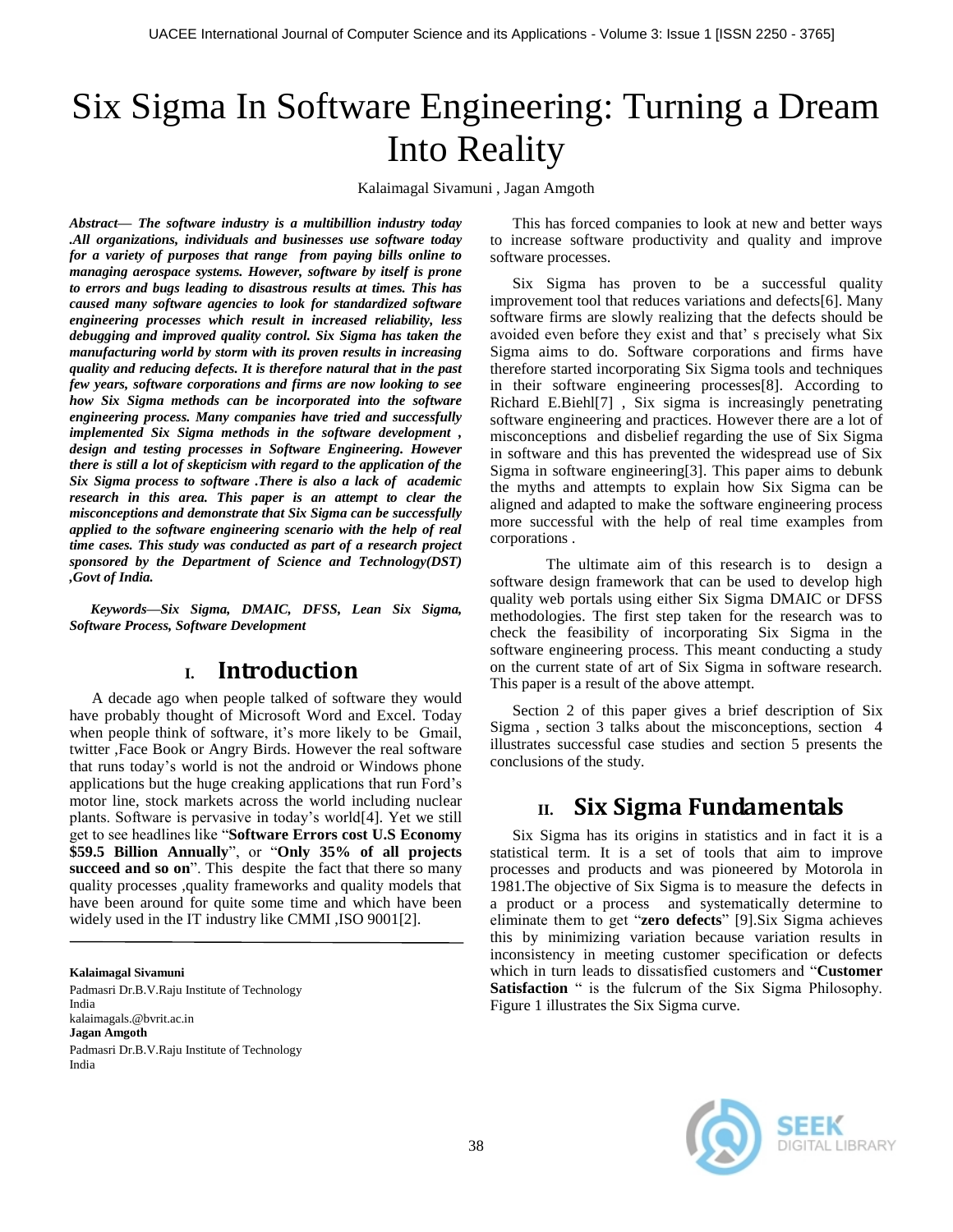

Figure 1 : Six Sigma Curve

Every process or product has measurable characteristics .These characteristics can be represented by a frequency distribution which is usually a normal curve. The variation of the curve or the process is measured by standard deviation which is the distance between the mean and the point on either side where the curve changed from concave to convex. This distance is called the six sigma level. As seen in Figure 1 above, higher levels of sigma correspond to lesser defect levels and six sigma represents the near elimination of defects at 99.99997 percent goodness or only 3.4 defects per million (DPMO) , a quality level that is synonymous with world class quality .

There are three different Six Sigma methodologies DMAIC ,(Define ,Measure Analyze, Improve ,Control),DFSS (Design for Six Sigma)and Lean six Sigma and all three techniques have been successfully incorporated in the software industry in one form or the other. Let us first understand what the different methodologies and their differences are to better understand the case studies which will be explained later in this paper.

DMAIC is the six Sigma methodology used to improve processes or products and reduce defects in them. The DMAIC methodology has the following steps:

- **Define :** The problem is defined , customers are identified and critical customer requirements are established in this stage.
- **Measure:** Key aspects of the existing process or product is measured by collecting the relevant data in this stage.
- **Analyze**: The results of the previous stage are analyzed to verify the cause and effect relationships between the defects and steps in the process. This is used to investigate the root causes of the defects and to check what factors can be adjusted to improve the performance.
- **Improve :** The improvements are implemented.
- **Control**: The improvements are recorded, monitored and maintained continuously.

DFSS is the Six Sigma methodology used to create new products or processes[1]. There are a number of frameworks available in DFSS but the most widely used one is DMADV(Define ,Measure, Analyze, Design and Verify).

| TABLE 1: DIFFERENCES BETWEEN DMAIC AND DFSS |  |
|---------------------------------------------|--|
|---------------------------------------------|--|

| <b>Methodology</b> | <b>Primary</b> | <b>Action</b> | <b>Timing of Action</b> |
|--------------------|----------------|---------------|-------------------------|
|                    | <b>Purpose</b> | Taken         |                         |
| Six Sigma          | To reduce      | Analyze       | At any point in the     |
|                    | defects in     |               | lifecycle               |
|                    | Product or     |               |                         |
|                    | Process        |               |                         |
| <b>DFSS</b>        | To design a    | Design        | Before the process or   |
|                    | new product or |               | product development     |
|                    | process        |               | starts.                 |

Other design frameworks under DFSS are IDOV (Identify, Define, Optimize, Verify) ,CDOV (Concept, Design, Optimize, Verify) and DMADOV (Define, Measure, Analyze, Design, Optimize, Verify).

Lean Six Sigma is the DFSS methodology used to eliminate seven different kinds of waste and focus only on value based activities or processes[5].

As can be seen from all the three methodologies, Six Sigma focuses on good customer feedback and continuous process improvements with reduced defects. This is what IT managers expect in their software process and products but most of them are not convinced of adapting Six sigma because of certain misconceptions which are discussed in the next section.

# **III. Six Sigma -Misconceptions**

We shall now list out the most common misconceptions associated with applying Six Sigma in the IT industry. The misconceptions generally associated with Six Sigma are:

#### **Misconception 1: IT cannot benefit unless the whole company has adopted Six Sigma .**

**Fact :** This is not true as Six Sigma tools have been used in software processes to improve or design both software products and processes in big corporations without involving the entire company[10] .This will be demonstrated by the case studies in the next section.

**Misconception 2 : Six Sigma Applies to the Manufacturing Process and not IT.**

**Fact:** This is also not true since several IT corporations have proved that Six Sigma has worked if it has been used by the right people for the right projects by employing the right methods[10].

#### **Misconception 3 : Six Sigma is all about statistics only**.

Fact : Although the foundation of Six Sigma is statistics, Six Sigma is about disciplining and streamlining processes whether they can be quantified or not[9].

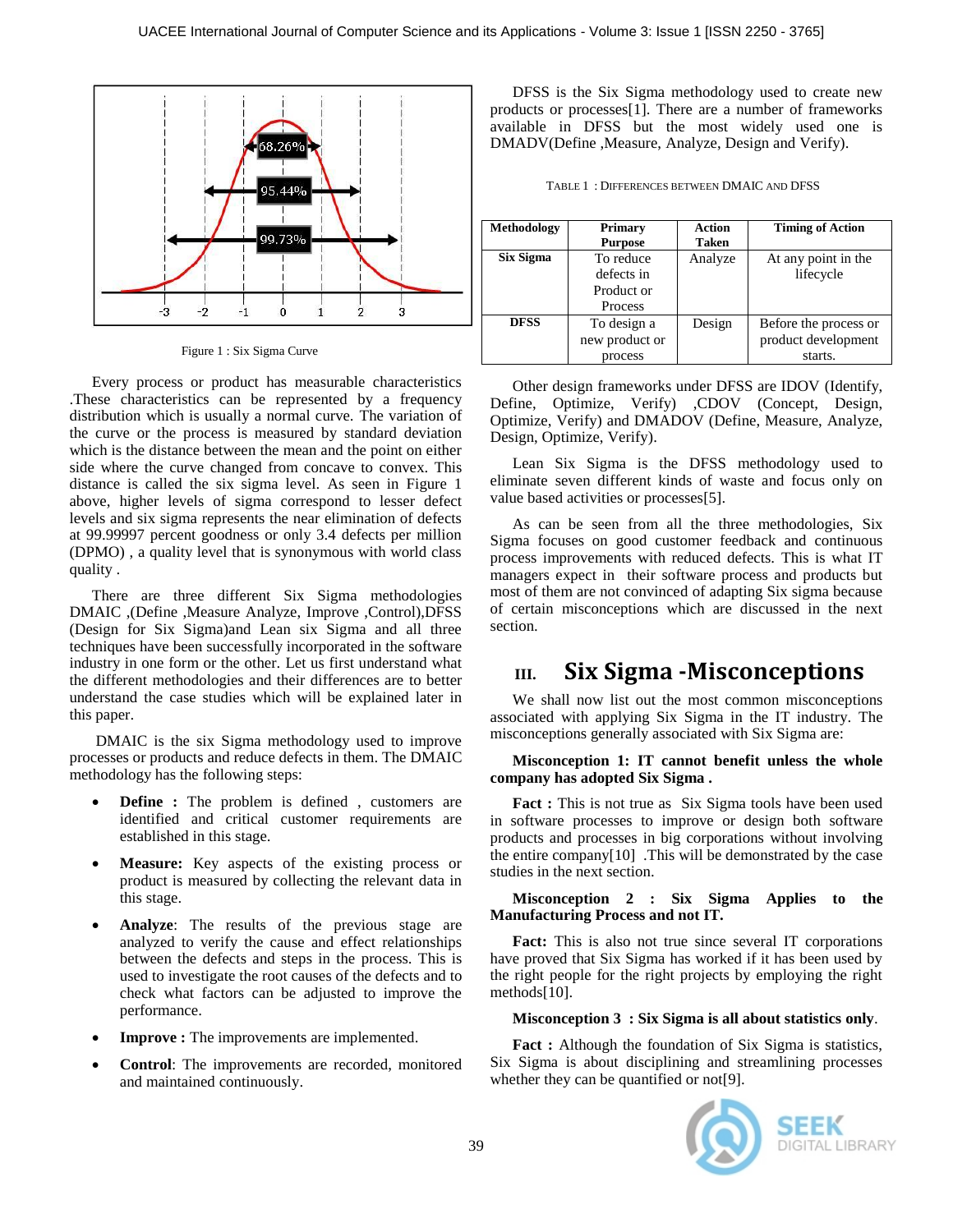To further illustrate the above facts, we shall discuss some case studies of IT corporations where project teams have successful used Six Sigma methodologies with success and reaped results.

# **IV. Six Sigma Case Studies**

Some of the Six Sigma success stories are:

### *A. Case Study #1*

### **Company Name :** Tata Consultancy Services(TCS)

**Project Background :** TCS was handling research, design, development , and support for a product software for a leading telecommunications provider. On Time Delivery(OTD) was the Critical to Customer Requirement. However, it was discovered the Turn Around Time(TAT) for fixing bugs was too long and was a road block in the process. The goal was to reduce the TAT.

### **Six Sigma Methodology:** DMAIC

**Results:** TCS successfully used Six Sigma to significantly reduce the TAT required to resolve change requests(CRs) resulting from software bugs detected during the testing .The DMAIC project increased the Customer Satisfaction index and also reduced the Turn Around Time by over 42%.In addition, US 50,000\$ was also saved.

**Remarks:** The project team did face some difficulties on the way because it was the first time that they were implementing the DMAIC improvement process. The project team had to train the associates in the Six Sigma process and also had to be flexible about the metrics used. At the end of the project , there were also secondary benefits like a better measurement collecting system for further improvement projects , standardized repository for metrics and better accountability for laboratory utilization.

### *B. Case Study #2*

**Company Name:** Tata Consultancy Services:

**Project Background:** One of the clients of the TCS Banking and Financial Services BPO was an international financial services company who had outsourced end to end banking services to TCS. One of the services provided by TCS was printing, dispatch and delivery of the credit card statements to the bank's credit card customers also called as rendition. One of the key issues faced by the bank was an high incidence of complaints (85% of total complaints) from customers regarding their credit card statements which was also creating a negative perception about the bank. Therefore there was an urgent need to reduce the complaints and increase customer satisfaction.

**Six Sigma Methodology:** DMAIC

**Results:** DMAIC was used to proactively identify customer defects and reduce customer complaints .The team was able to reduce customer complaints by 44 percent and duplicate statements by 48 percent .The team also managed to save US \$ 225,107 in the process.

**Remarks:** The above case study shows that DMAIC can be used to identify, prioritize and reduce root causes and also to modify software processes to get correct results. The project had the advantage of having readily available data ( existing credit card statements of customers) which helped to accelerate the DMAIC process.

## *C. Case Study # 3*

### **Company Name :** Motorola

**Project Background:** Motorola is an international company that sells mobile devices throughout the world. These devices have user interface software in more than 50 different languages. The mobile business unit of Motorola discovered that defects such as lack of language translation, wrong language translation and other problems were escaping from earlier test phases and were detected during the later test phases close to the release of the product. Some defects were not reported until after product release and these were the most expensive because they resulted in negative customer experience.

### **Six Sigma Methodology:** DMAIC

**Results:** Motorola appointed a team to redesign the testing process used to validate language based errors in the user interface software using DMAIC. This resulted in earlier detection of defects and reduced development time. In fact the percentage of bugs detected earlier was increased from 26.6 percent to 61.6 percent. The project also resulted in a savings of US \$760,000.

**Remarks:** This was a widely appreciated project which gave additional credence to the Six Sigma approach within Motorola. Even though this project reduced language based errors , this can be taken as a learning example on adapting DMAIC to reduce defects in software companies. However , different solutions will be required based on the need of individual companies and processes.

# *D. Case Study #4*

### **Company Name :** Infosys

**Project Background:** Infosys was responsible for the development and maintenance services of the online banking service for an international bank. Errors in online banking services can prove fatal. The bank wanted to the company to reduce the incidence of transaction errors that occurred online and to increase customer satisfaction.



SEEK **DIGITAL LIBRARY**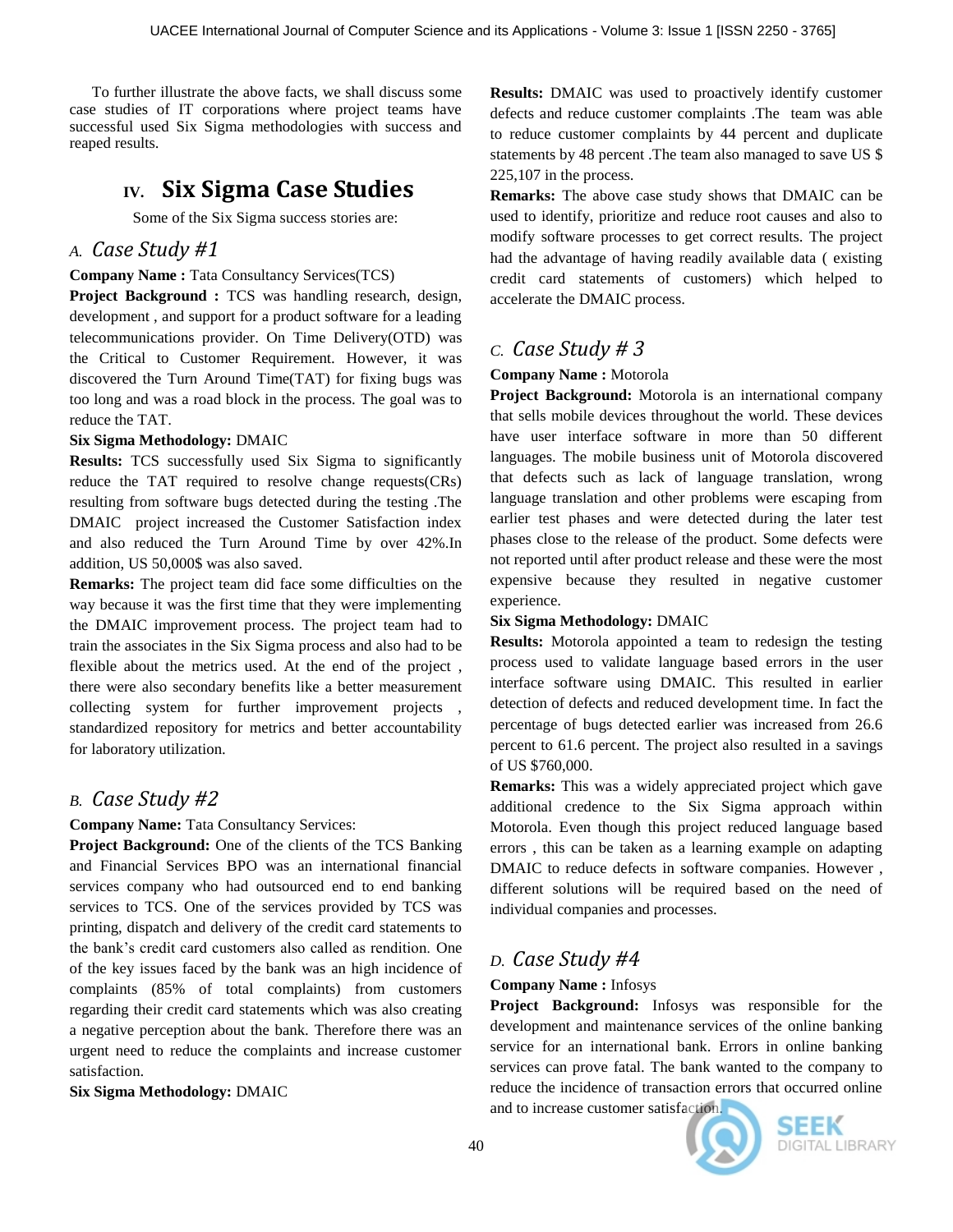#### **Six Sigma Methodology :** DMAIC

**Results:** The project team succeeded in reducing errors by 18 percent exceeding the project goal of 12 percent reduction. Customers were delighted to see their issues resolved before they became incidents. The timely closure of transactions resulted in a profit of US 14 million dollars for the bank and enabled Infosys to become the preferred vendor of the bank. **Remarks:** The project team did not use classical Six Sigma steps but tweaked the process to suit their requirements. This is because different instances of online software applications have varying degrees of complications and require different methods and tools. Also, preventive maintenance is best suited to address challenges with very little documentation as it is tedious to trace the root cause and fix it. Still, this project demonstrates the fact that DMAIC can be successfully used to improve online applications also. It should be mentioned that Infosys used the DMAIC process to increase productivity for the online service for another multinational bank and succeeded also. As Anshuman Tiwari says[10], Infosys has repeatedly proved that the myth that Six Sigma cannot give results in software is baseless since Infosys is constantly adapting Six Sigma methodologies to its projects successfully.

### *E. Case Study #5*

### **Company Name :** Infosys

**Project Background:** One of Infosys clients was a major US telecom service provider with a large global wired and wireless network. Infosys maintained the billing service of the company. The company was having problems with the billing service with customers complaining about errors in billing amount and bill payment dates. The customer's requirement was to reduce errors in bills and delayed bills with the ultimate goal of reducing operational expenses.

#### **Six Sigma Methodology :** DMAIC

**Results:** A cross functional Six Sigma team was found .Improvements were implemented and the company saw a 20 percent reduction in operational expenses for maintaining customer billing. Invoices were generated in a timely manner which resulted in earlier revenues. Cost benefits amounted to US 9 million dollars.

**Remarks**: In the above project we find that DMAIC has been used to improve a customer processes. Even though Six Sigma is usually projected as a tool for promoting internal efficiencies ,this project illustrates that it can be used for external software processes also . It also reiterates the fact that diligent and intelligent implementation of Six Sigma is more important for success than statistical analysis only.

### *F. Case Study # 6*

### **Company Name :** Motorola

**Project Background :** This Lean Six Sigma Project was launched by Motorola to solve a fundamental challenge that most IT companies face – too much documentation that was either not updated or redundant. The goal was to reduce project documentation and make it more effective .

**Six Sigma Methodology:** Lean Six Sigma

**Results:** The team reduced project documentation by 35 percent and significantly reduced the effort required to complete project documentation. This reduced costs by 1.08 million dollars and gave a return of investments of about 10.57\$ dollars.

**Remarks:** This case study proves that the hidden waste in an organization is not only in the product or process but also the documentation produced by the process. Software documentation is significant and time consuming in a Software Engineering process and companies must make efforts to streamline documentation also. Using Lean Six Sigma to do this was an innovative idea and it also shows that Six Sigma Methodologies are flexible .However this project is dependent on the fact that it requires experts to scrutinize each document carefully using specific criteria.

In addition to the above case studies , it should also be mentioned that Motorola's Mobile Device Business Unit leveraged Six Sigma using DFSS to redesign the code review process in order to dramatically reduce effort and cycle time within R&D operations[10]. The project team managed to reduce the effort by sixty percent. The project resulted in an annual cost avoidance by reduction or elimination of non value added tasks of approximately US 500,000 \$.Motorola also used the DFSS methodology to design a new version of push to talk over cellular applications[10].

# **V. Conclusions and Future Directions**

The various case studies show us that it is possible to implement Six Sigma Methodologies and tools into the software process albeit with some changes and tweaking depending on individual process and product needs. It was also noted that intelligent application of the tools and a committed team are two important requisites for software six sigma projects to be successful.

It is time that academia also consider research of various ways of integrating Six Sigma with software engineering important since it was one of the future directions of software engineering..Although some papers have already prepared in the past few years , not enough research has been made in this